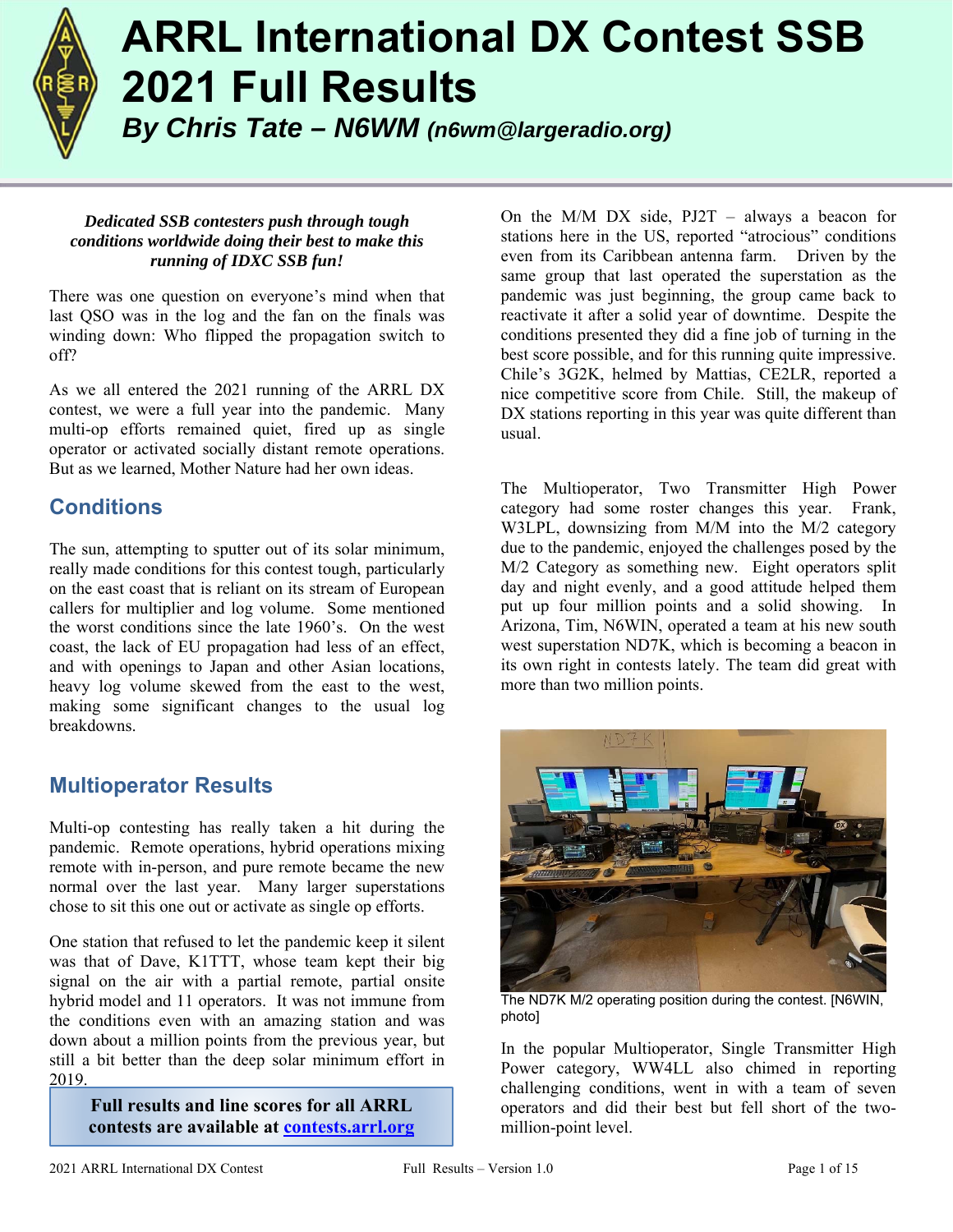Multioperator, Single Transmitter is a place many multiop enthusiasts start their journey. I encourage many newer contesters, or a team of new and veteran contesters to give the category a shot. This year was a tough one though. With low power and limited propagation, K1XM (with KQ1F) gave it their best shot, but also stated that the only thing that was better in this contest, compared with the CW weekend, was not having to shovel snow. They clocked in with about a half million points. Not too shabby, considering.

Congratulations are in order for all the great Multi-op efforts submitted. Team competition is such an important aspect of radiosport, and it's great to see ongoing good ham spirit and ingenuity, keeping the multi-op torch going regardless of the challenges of both the pandemic and challenging propagation.



Noel, F6BGC, operating at multioperator station F8CKF during ARRL DX phone. [F6BGC, photo]

| <b>W/VE Multioperator Top Ten Scores</b>            |           |
|-----------------------------------------------------|-----------|
| Multioperator, Single Transmitter, High Power       |           |
| WW4LL                                               | 1,707,918 |
| K <sub>1</sub> IR                                   | 1,628,700 |
| N1MM                                                | 1,206,804 |
| K3JO                                                | 1,182,330 |
| K3ND                                                | 1,106,640 |
| KA1ZD                                               | 1,019,640 |
| W8PR                                                | 871,560   |
| AD3C                                                | 608,076   |
| N7DX                                                | 561,510   |
| K9YY                                                | 470,307   |
|                                                     |           |
| <b>Multioperator, Single Transmitter, Low Power</b> |           |
| K1XM                                                | 528,984   |
| N8YXR                                               | 154,836   |
| NA5NN                                               | 89,856    |
| W1JSR                                               | 28,032    |

| WA8Q                                  | 3,948     |
|---------------------------------------|-----------|
| <b>KC8PKY</b>                         | 3,813     |
| W8CUL                                 | 1,500     |
| AFØS                                  | 27        |
|                                       |           |
| <b>Multioperator, Two Transmitter</b> |           |
| W3LPL                                 | 3,821,625 |
| ND7K                                  | 2,185,620 |
| K1RX                                  | 1,936,752 |
| K <sub>2</sub> A <sub>X</sub>         | 1,686,180 |
| K <sub>2N</sub>                       | 1,050,990 |
| W2MKM                                 | 796,824   |
| NX6T                                  | 678,720   |
| K2DM                                  | 627,165   |
| K3CCR                                 | 603,705   |
| WA3EKL                                | 560,070   |
|                                       |           |
| Multioperator, Multitransmitter       |           |
| K1TTT                                 | 2,562,840 |
| NE3F                                  | 827,658   |
| N <sub>1</sub> SOH                    | 223,665   |
| VY2IDX                                | 21,780    |
| K5LRW                                 | 17,112    |
|                                       |           |

| DX Multioperator Top Ten Scores                     |           |  |
|-----------------------------------------------------|-----------|--|
| Multioperator, Single Transmitter, High Power       |           |  |
| J68HZ                                               | 6,597,360 |  |
| ZF1A                                                | 5,982,912 |  |
| HP3SS                                               | 2,363,844 |  |
| <b>TI1K</b>                                         | 2,230,524 |  |
| IR <sub>6</sub> T                                   | 1,913,760 |  |
| 4A7S                                                | 1,843,140 |  |
| CQ8M                                                | 1,431,888 |  |
| OK5Z                                                | 1,216,194 |  |
| LZ5R                                                | 1,169,430 |  |
| LZ9W                                                | 1,116,720 |  |
|                                                     |           |  |
| <b>Multioperator, Single Transmitter, Low Power</b> |           |  |
| <b>FY5KE</b>                                        | 2,449,755 |  |
| V31MA                                               | 1,922,544 |  |
| ZW8T                                                | 1,890,720 |  |
| LV4V                                                | 358,620   |  |
| PY2KGB                                              | 32,637    |  |
| 3Z1K                                                | 30,645    |  |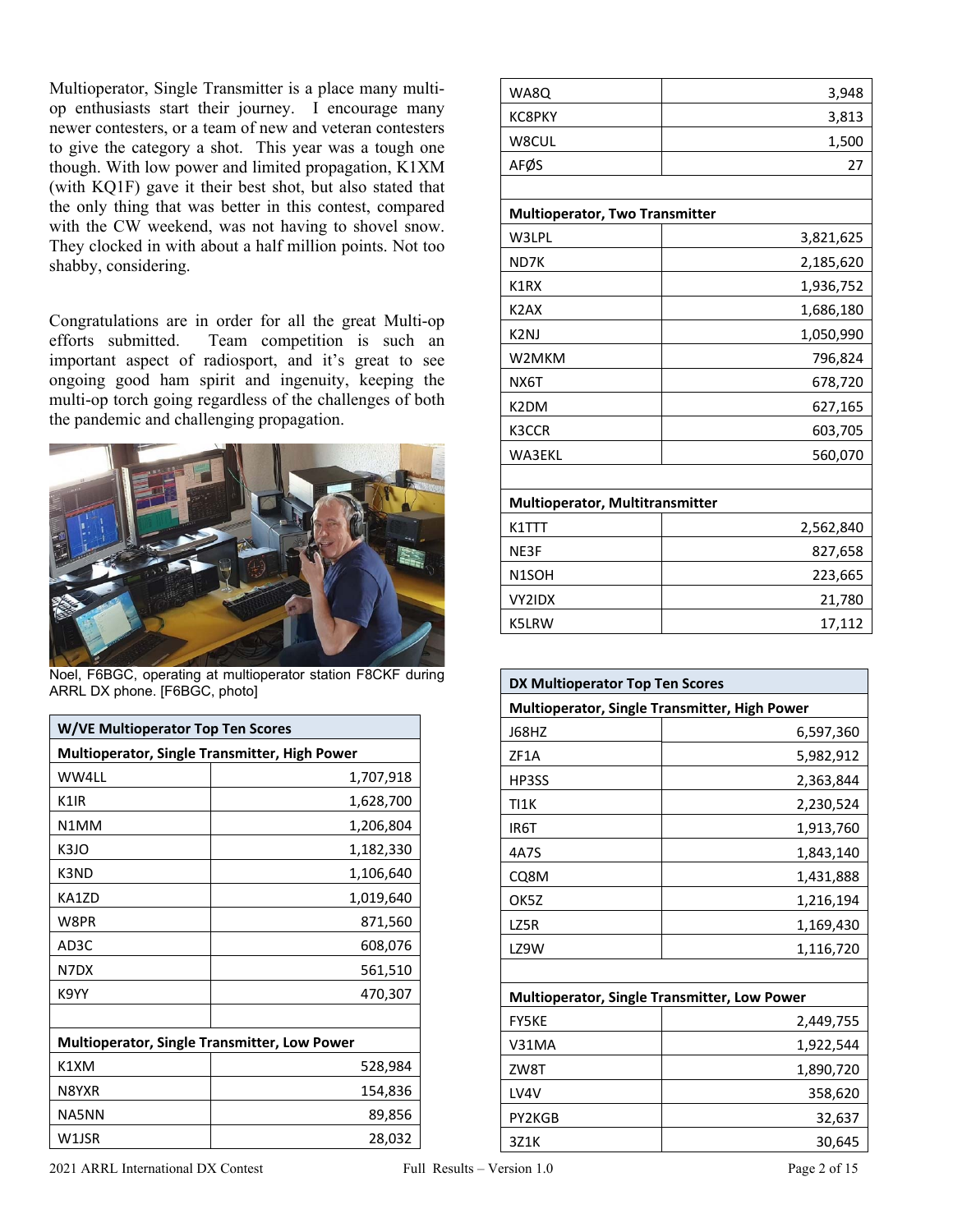| <b>F6KRK</b>                          | 21,888    |
|---------------------------------------|-----------|
| PY2ERA                                | 8,874     |
| <b>JK2VOC</b>                         | 7,098     |
| DX4EVM                                | 2,295     |
|                                       |           |
| <b>Multioperator, Two Transmitter</b> |           |
| HI3LT                                 | 3,722,103 |
| ED7R                                  | 2,233,680 |
| <b>II9P</b>                           | 1,984,044 |
| F8KGM                                 | 1,178,253 |
| <b>JR8VSE</b>                         | 379,554   |
|                                       |           |
| Multioperator, Multitransmitter       |           |
| PJ2T                                  | 6,687,756 |
| 3G2K                                  | 2,607,579 |
| LN8W                                  | 283,200   |
| EA2BI                                 | 176,880   |
| CS5LX                                 | 4,200     |

## **Single Operator Results**

#### **High power**

The W/VE single operator high power categories were dominated by stations in Canada this year. VY2ZM bested XL3A (VE3AT) to take the Single Operator High Power trophy. Jeff, K1ZM (the ZM of VY2ZM), said once again tough conditions made it hard to stick this one out, but doing so paid off. In the Unlimited High Power category, John, VE3EJ was able to pull ahead of K1KI (+ KM1P) to win the category. On the DX side, ZF5T on Cayman Brac was able to secure a win and prove prerecorded letter SSB auto keyers can play, over second place FM5BH in Martinique.

| W/VE Single Operator, High Power Top Ten Scores |           |
|-------------------------------------------------|-----------|
| Single Operator, High Power                     |           |
| VY2ZM                                           | 2,565,009 |
| XL3A (VE3AT, op)                                | 1,883,007 |
| N <sub>1</sub> UR                               | 1,829,520 |
| VE3DZ                                           | 1,341,153 |
| K4AB                                            | 1,182,255 |
| K <sub>3</sub> ZO                               | 1,101,915 |
| AA1ON                                           | 836,703   |
| K2XA                                            | 806,664   |
| NA8V                                            | 770,904   |

| K8GL                                         | 576,090   |
|----------------------------------------------|-----------|
|                                              |           |
| <b>Single Operator Unlimited, High Power</b> |           |
| VE3EJ                                        | 2,276,136 |
| K1KI (KM1P, op)                              | 2,046,966 |
| K5ZD                                         | 2,041,200 |
| AA3B                                         | 1,890,945 |
| AA1K                                         | 1,817,712 |
| K3WW                                         | 1,802,112 |
| N3RS                                         | 1,714,560 |
| N3RD                                         | 1,683,144 |
| N2NT                                         | 1,480,920 |
| N2SR                                         | 1,281,336 |

| DX Single Operator, High Power Top Ten Scores |           |
|-----------------------------------------------|-----------|
| <b>Single Operator, High Power</b>            |           |
| ZF5T                                          | 4,660,425 |
| FM5BH                                         | 4,334,766 |
| KP2M (KT3Y, op)                               | 1,985,160 |
| EB5A                                          | 1,567,824 |
| CE7VPQ                                        | 862,050   |
| OA4SS                                         | 848,484   |
| EA5DFV                                        | 840,960   |
| <b>IKØETA</b>                                 | 768,552   |
| CE6CGX                                        | 712,965   |
| KL7RA (KL7SB, op)                             | 606,936   |
|                                               |           |
| <b>Single Operator Unlimited, High Power</b>  |           |
| ZW5B (LU9ESD, op)                             | 4,005,810 |
| KH7M (NA2U, op)                               | 3,111,900 |
| ED8W (EA1BP, op)                              | 2,724,288 |
| FS4WBS                                        | 1,207,908 |
| OM2VL                                         | 1,177,512 |
| ZM4T (ZL3IO, op)                              | 988,524   |
| PY2MP                                         | 638,580   |
| SN7D (SQ7D, op)                               | 580,488   |
| PY5QW                                         | 532,377   |
| LO7H                                          | 517,752   |

#### **Low Power**

Peter, KU2M, was able to take a solid lead over Terry, N4TZ, for victory in the SOLP category. Peter managed a good 40m run toward the end of the contest Sunday to help pad the log after struggling with conditions on the upper bands. Again, persistence paid off and put him on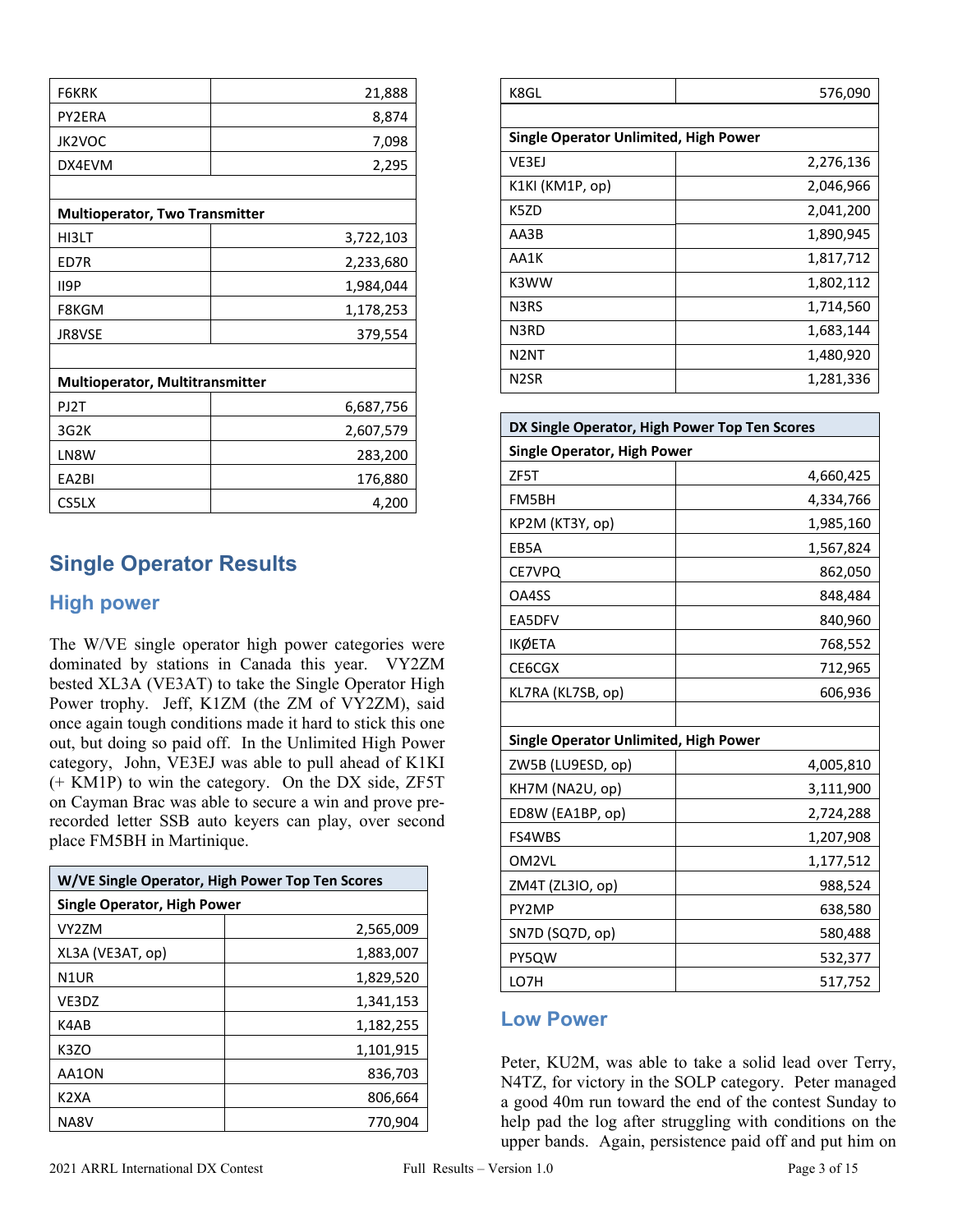top. In the Unlimited category, Kevan, N4XL, also pointed to an improvement on the low band conditions on Sunday and experimented with the band scope in his logger to help him hunt down stations to work. It was a low power shootout in Puerto Rico with the top 2 entrants both on the island. Well known contester Angel, WP3R stayed comfortably ahead of NP4DX (N2TTA, op) who was driving the station WP3C. Both were great efforts.



Chris Whalen, KEØQGJ, participated in 2021 ARRL DX Phone as his first contest. Chris operated portable "camping-style" in a local park for the contest. [KEØQGJ, photo]

| W/VE Single Operator, Low Power Top Ten Scores |         |
|------------------------------------------------|---------|
| <b>Single Operator, Low Power</b>              |         |
| KU2M                                           | 543,600 |
| N4TZ                                           | 338,022 |
| <b>N8II</b>                                    | 230,598 |
| ACØW                                           | 181,200 |
| K5FUV                                          | 166,848 |
| N8GLS                                          | 159,510 |
| N1DD                                           | 148,992 |
| W6DVS                                          | 145,545 |
| AC4G                                           | 144,978 |
| AK6A                                           | 140,049 |
|                                                |         |
| <b>Single Operator Unlimited, Low Power</b>    |         |
| N4XL                                           | 373,317 |
| N8CWU                                          | 340,938 |
| K9OM                                           | 306,000 |
| WE9R                                           | 303,600 |
| VE3PJ                                          | 294,150 |
| N2SQW                                          | 270,414 |
| NM <sub>1</sub> C                              | 265,527 |
| W3KB                                           | 255,420 |
| VA <sub>2</sub> C <sub>Z</sub>                 | 253,935 |
| NY6DX                                          | 148,836 |

| DX Single Operator, Low Power Top Ten Scores |           |
|----------------------------------------------|-----------|
| <b>Single Operator, Low Power</b>            |           |
| WP3R                                         | 4,119,165 |
| NP4DX (N2TTA, op)                            | 2,782,593 |
| HI3T                                         | 2,668,464 |
| НН2АА (КØВВС, ор)                            | 1,680,948 |
| KH6CJJ                                       | 1,253,616 |
| PJ7AA                                        | 1,176,057 |
| TG9ANF                                       | 684,945   |
| PY2EX                                        | 627,510   |
| 8P1W                                         | 561,330   |
| PZ5RA                                        | 359,499   |
|                                              |           |
| <b>Single Operator Unlimited, Low Power</b>  |           |
| TM6M (F4DXW, op)                             | 722,796   |
| PT7ZT                                        | 499,464   |
| 9Z4Y                                         | 490,455   |
| XE2B                                         | 339,150   |
| PY8WW                                        | 330,444   |
| NP <sub>2KW</sub>                            | 292,890   |
| YY5RAB                                       | 252,945   |
| PY2ZR                                        | 187,557   |
| PY5FO                                        | 172,800   |
| LW4EF                                        | 172,584   |

### **QRP**

Taking a run in this contest QRP is always a challenge, and when you lump in some less- than-stellar conditions, it becomes a serious chore, but quite a few take the challenge, with Chris, W1MR, taking top honors over Bill, W8QZA, operating as W6QU for second place. In the unlimited QRP category, Anthony, K8ZT, was able to stay on top above Stefano, N9SM. Europe emerged victorious from across the pond on the QRP DX side with Gerard, F5BEG, clearing second place Eduardo, LW3DG, and Kazuo, JH1OGC, in third.

| W/VE Single Operator, QRP Top Ten Scores |        |
|------------------------------------------|--------|
| <b>Single Operator, QRP</b>              |        |
| W1MR                                     | 34,452 |
| W6QU (W8QZA, op)                         | 23,622 |
| <b>NDØC</b>                              | 23,316 |
| N4WLL                                    | 15,660 |
| N3CI                                     | 7,257  |
| WB4GHZ                                   | 3,960  |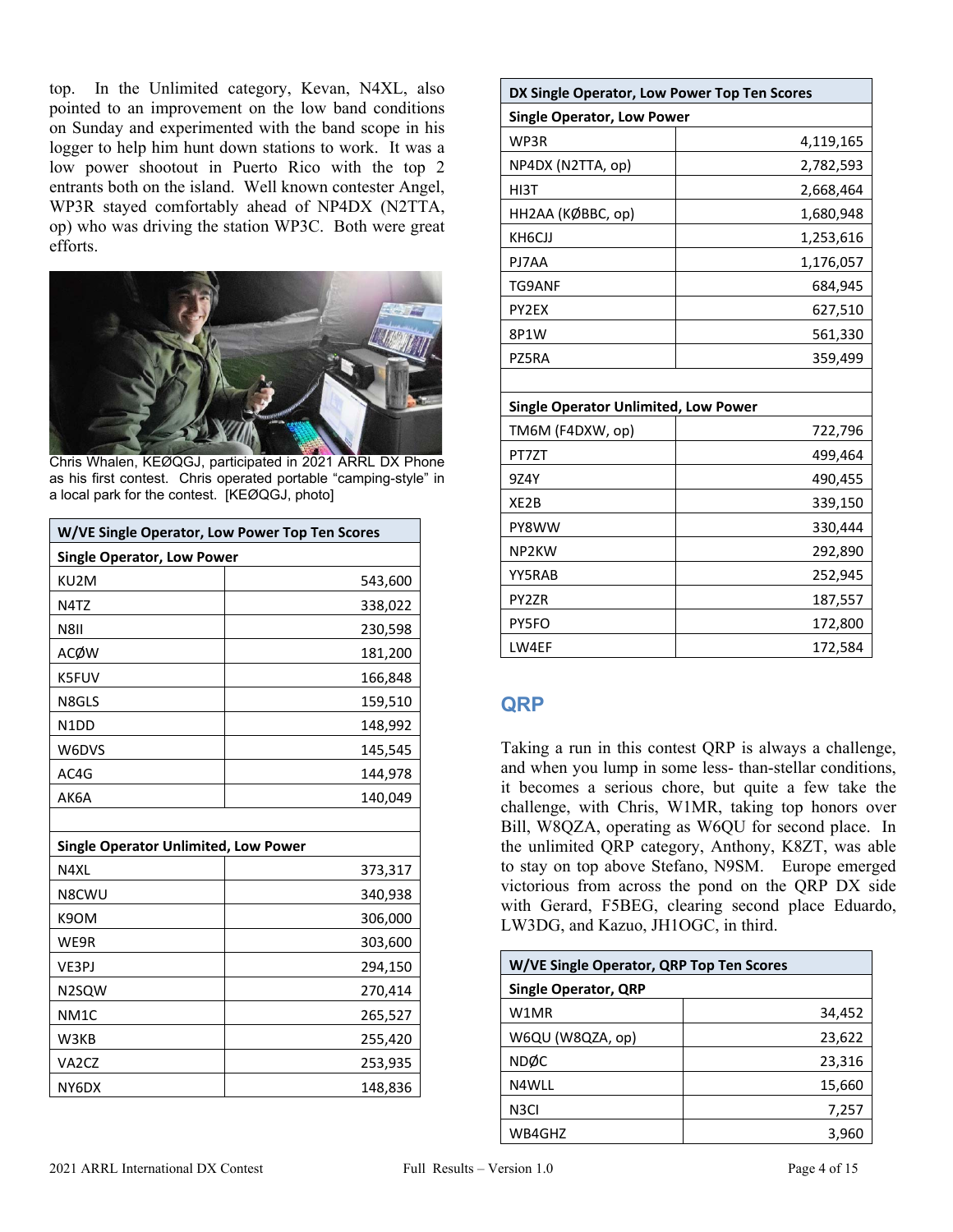| KZ3I                                  | 3,276 |  |
|---------------------------------------|-------|--|
| N8XA                                  | 1,224 |  |
| <b>KEØWPA</b>                         | 1,104 |  |
| KG4WOJ                                | 1,083 |  |
|                                       |       |  |
| <b>Single Operator Unlimited, QRP</b> |       |  |
| K8ZT                                  | 5,439 |  |
| N9SM                                  | 3,348 |  |
| K2GMY                                 | 2,040 |  |
| VE6EX                                 | 1,725 |  |
| WA4JQS                                | 1,440 |  |
| W3EK                                  | 231   |  |
| K6CTA                                 | 12    |  |

| DX Single Operator, QRP Top Ten Scores |        |
|----------------------------------------|--------|
| <b>Single Operator, QRP</b>            |        |
| F5BEG                                  | 17,982 |
| LW3DG                                  | 12,831 |
| JH1OGC                                 | 11,232 |
| PY2BN                                  | 10,200 |
| JH7UJU                                 | 9,120  |
| JH1APZ                                 | 3,078  |
| JQ1NGT                                 | 2,961  |
| JR1NKN                                 | 897    |
| OK1DMP                                 | 792    |
| IW2NRI                                 | 627    |
|                                        |        |
| <b>Single Operator Unlimited, QRP</b>  |        |
| EA3O                                   | 12,384 |
| CT1BXT                                 | 8,712  |
| IZ2FLX                                 | 8,448  |
| F8AOF                                  | 5,934  |
| <b>JK1TCV</b>                          | 4,221  |
| YU1LM                                  | 561    |
| YE8RAF                                 | 90     |
| YC2VOC                                 | 45     |
| PE <sub>2</sub> K                      | 27     |
| <b>GWØEGH</b>                          | 18     |

## **Single Operator, Single-band category Results**

These categories are a great option for folks limited on time, or who want to experience a single band from open to close. There can be some tight races in these categories as well, and your author was involved with one of those, let's take a look:

#### **160 Meters**

Rick, K5UR, (who may be better known as ARRL President K5UR) chose top band to jump into the frey. It worked well for him as he was able to win the category. Ron, N4XD, took second place honors. It's always great to see the leadership join in on the contest fun. Carlo, I5JVA, took top band DX honors in the clear with wellknown Dxpeditioner/contester Laci, HAØNAR, taking second.

| Single Operator, 160 Meters, W/VE |        |  |
|-----------------------------------|--------|--|
| K5UR                              | 3,306  |  |
| N4XD                              | 2,574  |  |
| <b>VE3PN</b>                      | 2,160  |  |
| W2VO                              | 2,160  |  |
| W8WTS                             | 216    |  |
| K7SS                              | 126    |  |
| WB4WXE                            | 126    |  |
| N6RK                              | 48     |  |
| WC4Y                              | 18     |  |
|                                   |        |  |
| Single Operator, 160 Meters, DX   |        |  |
| <b>ISJVA</b>                      | 26,862 |  |
| <b>HAØNAR</b>                     | 10,248 |  |
| SN7Q (SP7GIQ, op)                 | 2,832  |  |
| RM4F                              | 966    |  |
| <b>JAØQNJ</b>                     | 60     |  |



The 160-Meter 4 square antenna system of Nikolay, RM4F secured him a top-ten finish. [RM4F, photo]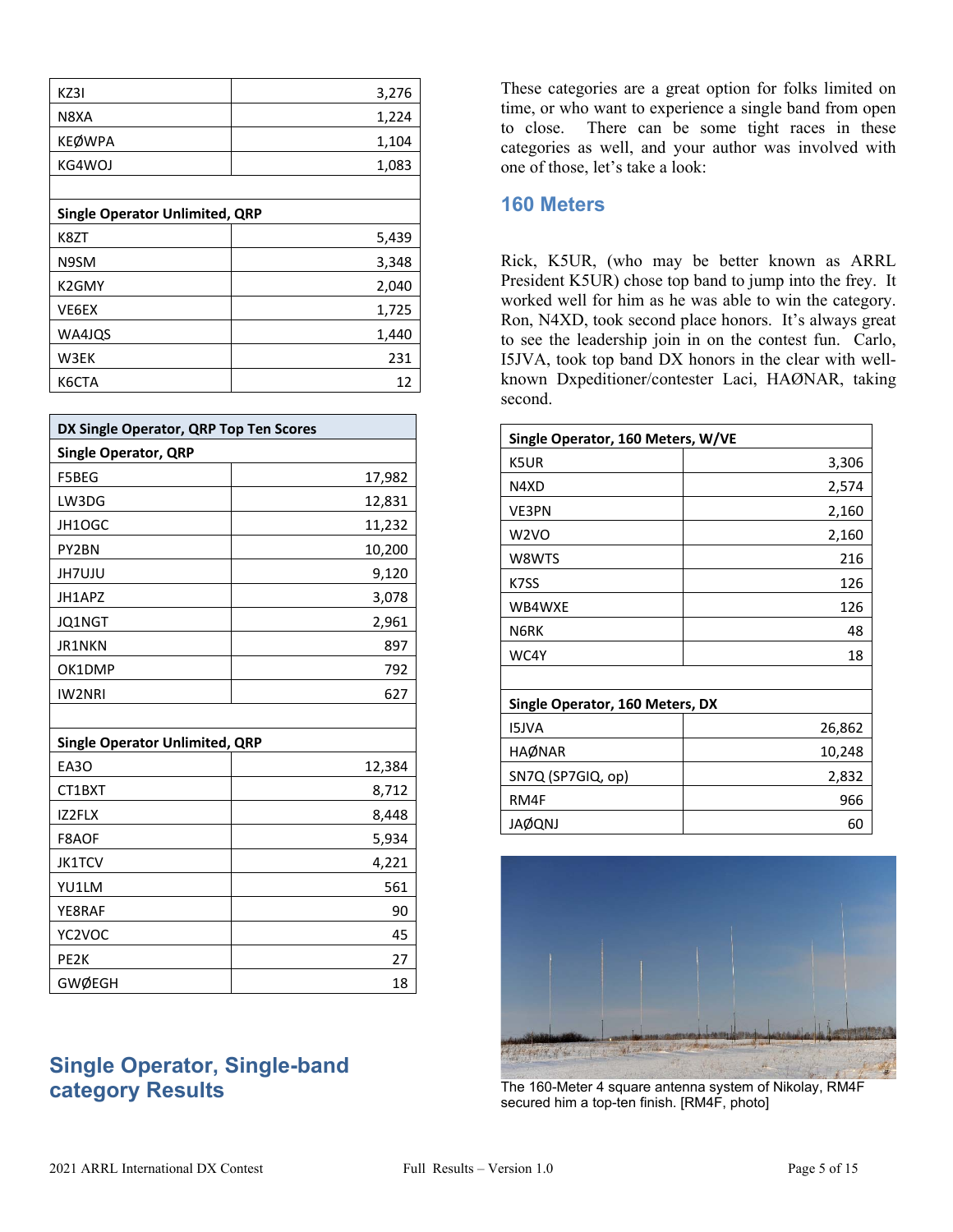#### **80 Meters**

W1HI dominated this single band effort with over triple the score of second-place Ken, VA3SK. There was a bit of tight race for the trophy on the DX side. Jorge, XE2X, secured the top score, with NP2J (Dan, K8RF, op.) right on his coat tail.

| Single Operator, 80 Meters, W/VE |         |  |
|----------------------------------|---------|--|
| W1HI                             | 17,748  |  |
| VA3SK                            | 5,088   |  |
| NY1E                             | 1,860   |  |
| VE9ML                            | 1,620   |  |
| WB4DNL                           | 1,020   |  |
| K4ESE                            | 672     |  |
| AF8C                             | 363     |  |
| NGØC                             | 144     |  |
| K4HPS                            | 75      |  |
| WZ6ZZ                            | 36      |  |
|                                  |         |  |
| Single Operator, 80 Meters, DX   |         |  |
| XE <sub>2</sub> X                | 230,898 |  |
| NP2J (K8RF, op)                  | 213,993 |  |
| KP4KE                            | 188,859 |  |
| GM3PPG (G4BYB, op)               | 101,904 |  |
| 9A8M                             | 76,506  |  |
| EA7JZ                            | 72,369  |  |
| I4AVG                            | 59,400  |  |
| F6AGM (FM5CD, op)                | 59,220  |  |
| <b>S54ZZ</b>                     | 56,760  |  |
| S53M (S57UN, op)                 | 53,703  |  |

#### **40 Meters**

Often a competitive category, Phil, K3UA, dominated this band emerging comfortably on top of the new and under construction superstation WV4P by more than 250,000 points. Three continents were represented in the 40m DX shootout. Rui, CR6T, grabbed the trophy from TI1T (Carlos, TI2TT, op.) in central America with D4Z in Cape Verde (Luca, IK2NCJ, op.) in third.

| Single Operator, 40 Meters, W/VE |         |  |
|----------------------------------|---------|--|
| $K3UA$ (@K3LR)                   | 291,000 |  |
| WV4P                             | 41,400  |  |
| NR4L                             | 25,254  |  |
| N4IJ                             | 13,350  |  |
| K9CJ                             | 8,694   |  |

| <b>KK4AND</b>                  | 8,280   |  |  |
|--------------------------------|---------|--|--|
| WA3FAE                         | 7,137   |  |  |
| WA8RCN                         | 5,940   |  |  |
| AA8BV                          | 5,202   |  |  |
| K3HW                           | 4,464   |  |  |
|                                |         |  |  |
| Single Operator, 40 Meters, DX |         |  |  |
| CR6T                           | 396,303 |  |  |
| TI1T (TI2CC, op)               | 325,728 |  |  |
| D4Z (IK2NCJ, op)               | 306,387 |  |  |
| <b>S51YI</b>                   | 224,070 |  |  |
| YU1EXY (YU1FW, op)             | 181,278 |  |  |
| EA8ZS                          | 166,485 |  |  |
| OM3KAP (OM4AZF, op)            | 134,826 |  |  |
| HA3NU                          | 129,900 |  |  |
| YU7U                           | 108,888 |  |  |
| PI4COM (PD9DX, op)             | 97,524  |  |  |

#### **20 Meters**

There was another command performance with an unusual entry from the K3LR superstation with John, N2NC, at the helm. Traditionally a multi-op power house, Tim kept things pandemic safe, and John used those great antennas as a great opportunity to produce a dominating score that was twice that of second place KVØQ. Across the Atlantic another tight race as Contest powerhouse station 9A9A was able to best another Mainstay station IR4K with Giuseppe, IZ4JUK, operating. Goran, S55OO, was not far behind. Great single band competition guys!

| Single Operator, 20 Meters, W/VE |         |  |
|----------------------------------|---------|--|
| K3LR (N2NC, op)                  | 621,528 |  |
| KVØQ                             | 293,280 |  |
| K9BGL                            | 218,430 |  |
| W2AW (N2GM, op)                  | 120,786 |  |
| W1AVK                            | 86,625  |  |
| WX5S                             | 79,872  |  |
| N7TU                             | 58,500  |  |
| W8WA                             | 56,160  |  |
| KØBBB                            | 55,650  |  |
| NØOK                             | 53,040  |  |
|                                  |         |  |
| Single Operator, 20 Meters, DX   |         |  |
| 9A9A                             | 393,825 |  |
| IR4K (IZ4JUK, op)                | 358,602 |  |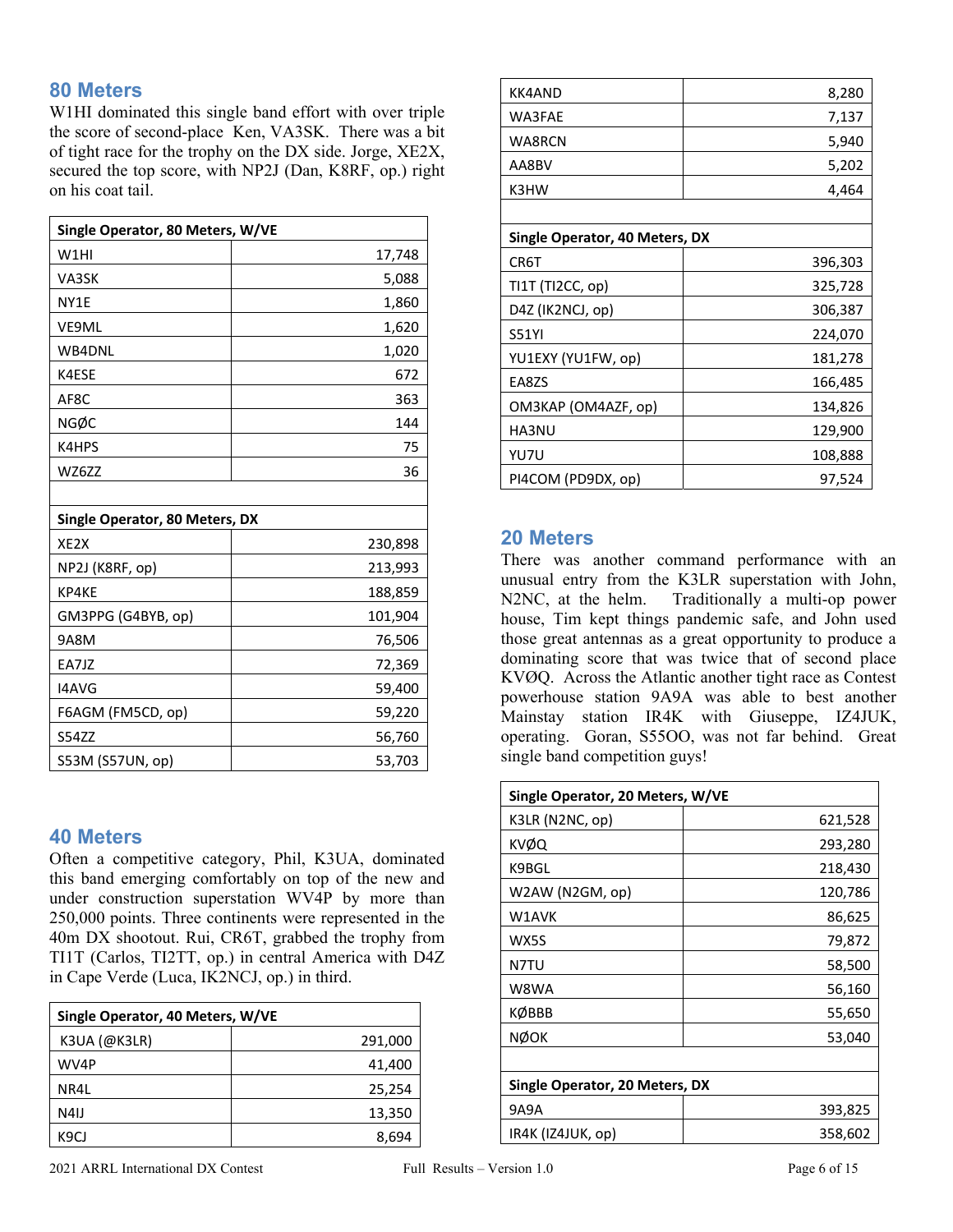| <b>S5500</b>      | 348,159 |
|-------------------|---------|
| IO5O (IK5RLP, op) | 324,264 |
| S5ØK              | 308,865 |
| OK7K (OK1BN, op)  | 279,129 |
| <b>DMØA</b>       | 251,163 |
| PY2NY             | 246,384 |
| OM4MM             | 245,322 |
| II2S (IU2IBU, op) | 230,724 |



N2NC at the helm of the K3LR superstation. [K3LR Photo]

#### **15 Meters**

William, K1MM, bested Chris, N6WM, (article author for full disclosure) who was driving the N6RO 15m triple stack. Chris's effort fell in the log check to hand K1MM the 15m category win from Florida. It's somewhat unusual for a West Coast station to be in the top trophy running, but poor conditions to Europe with good conditions out west to JA produced a tight race and a photo finish. South America was the place to be on the DX side, PT5J was ever present and managed the top score besting another great effort by Daniel, ZP5DBC.

| Single Operator, 15 Meters, W/VE |        |  |
|----------------------------------|--------|--|
| K <sub>1</sub> MM                | 48,321 |  |
| N6WM                             | 47,730 |  |
| KØEJ                             | 18,081 |  |
| N4OX                             | 16,482 |  |

| N7RQ                           | 14,319  |
|--------------------------------|---------|
| W <sub>2FU</sub>               | 11,865  |
| W7ZR                           | 10,080  |
| W8HAP                          | 8,874   |
| N <sub>2</sub> BEG             | 5,928   |
| <b>NCØB</b>                    | 5,175   |
|                                |         |
| Single Operator, 15 Meters, DX |         |
| PT5J (PP5JR, op)               | 530,115 |
| ZP5DBC                         | 435,774 |
| PR4T (PY4BZ, op)               | 410,940 |
| KP4AA                          | 388,962 |
| PX2A (PY2LED, op)              | 382,104 |
| LU5FC                          | 353,115 |
| PJ4DX                          | 275,865 |
| XQ1KZ                          | 213,528 |
| HC1JQ                          | 164,256 |
| PP5JN                          | 161,082 |

#### **10 Meters**

There were only a couple of entrants in North America on this band, Charles, W5PR, stuck it out with Courtney, K4WI, in second. There was, not unexpectedly, more activity in South America on the band, but even the mainstays had reduced scores. 2 stations in Argentina rose to the top of the pack LU8DPM (Alex, LU5WW, op.) powered through to the top over second place German, LU1DK.

| Single Operator, 10 Meters, W/VE |        |  |  |
|----------------------------------|--------|--|--|
| W5PR                             | 5,355  |  |  |
| K4WI                             | 2,016  |  |  |
| KN6EVH                           | 12     |  |  |
|                                  |        |  |  |
| Single Operator, 10 Meters, DX   |        |  |  |
| LU8DPM (LU5WW, op)               | 69,987 |  |  |
| LU1DK                            | 45,372 |  |  |
| <b>PU5FJR</b>                    | 39,429 |  |  |
| XQ3PC                            | 28,836 |  |  |
| LU9FHF                           | 19,584 |  |  |
| PY2TMV                           | 15,921 |  |  |
| PY4AZ                            | 12,267 |  |  |
| PY <sub>2</sub> CX               | 10,854 |  |  |
| YV4ABR                           | 5,874  |  |  |
| ZX2V (PY2XV, op)                 | 4,752  |  |  |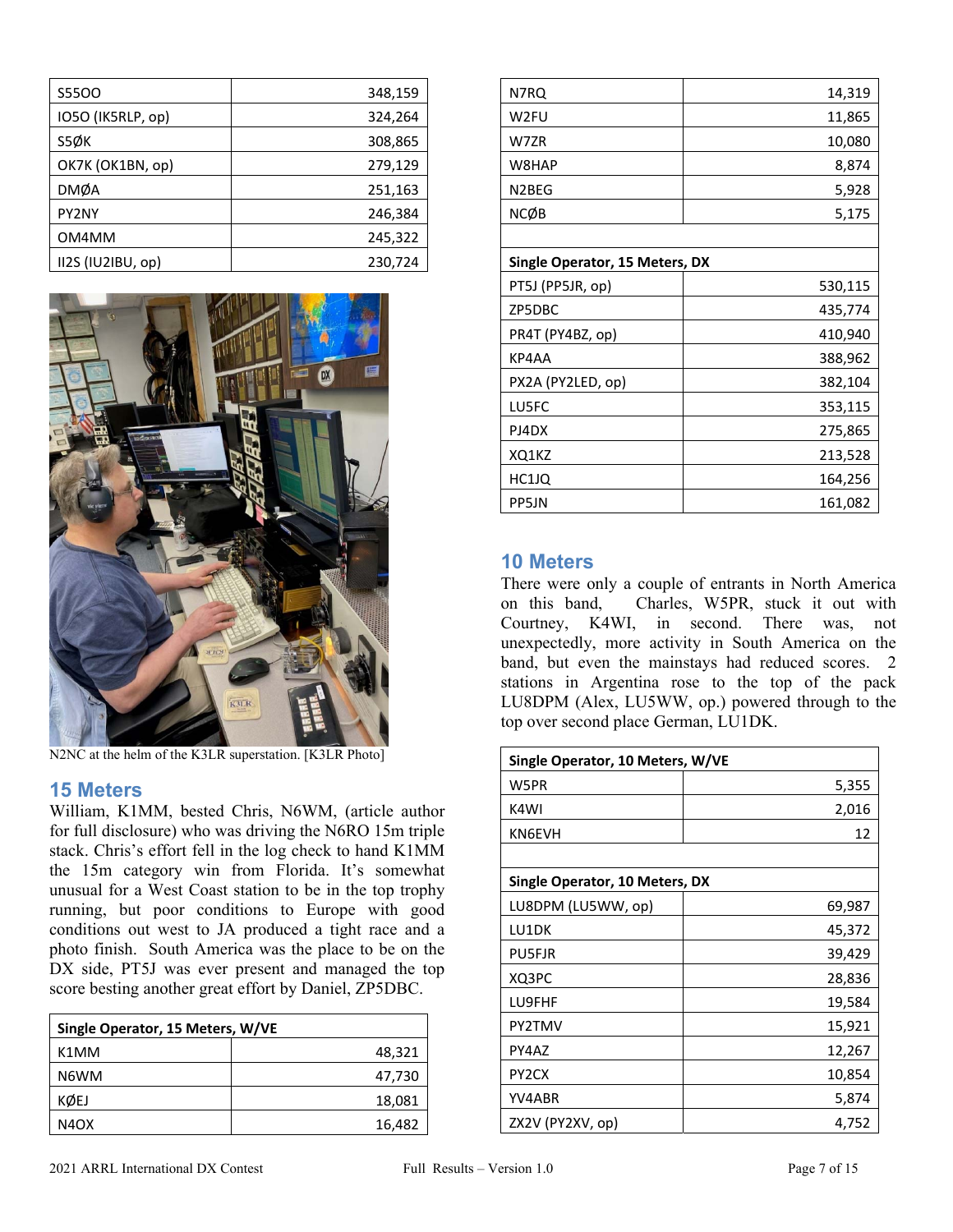## **Affiliated Club Competition**

#### **Unlimited:**

In the Unlimited Club Competition, the volume of logs submitted is often a key indicator of the potential winner. Likewise, Frankford Radio Club takes the Unlimited Club gavel with 257 logs submitted. Yankee Clipper Contest Club did great, and they got the most out of their 207 logs secured a second-place position, besting the Potomac Valley Radio Club despite 232 logs submitted.

#### **Medium:**

North Coast Contesters Put their all into their 28 logs and handily beat Hudson Valley Contesters and DXers' 35-log showing. Mad River was on their coat tails sliding into third.

#### **Local:**

There were a number of local clubs looking for a win, but CTRI Contest group gave it their all and was the clear winners. Central Virginia contest club picked up second, and the Villages Amateur radio club slid into third.

| Club                               | <b>Score</b> | <b>Entries</b> |
|------------------------------------|--------------|----------------|
|                                    |              |                |
| <b>Unlimited</b>                   |              |                |
| <b>Frankford Radio Club</b>        | 157,523,307  | 257            |
| Yankee Clipper Contest Club        | 106,928,559  | 207            |
| Potomac Valley Radio Club          | 97,965,663   | 232            |
| Contest Club Ontario               | 29,306,424   | 73             |
| Florida Contest Group              | 23,578,464   | 72             |
| Southern California Contest Club   | 21,520,677   | 61             |
| Arizona Outlaws Contest Club       | 20,859,123   | 52             |
| Society of Midwest Contesters      | 19,731,921   | 122            |
| <b>Tennessee Contest Group</b>     | 13,983,621   | 52             |
| Northern California Contest Club   | 12,743,277   | 80             |
| Minnesota Wireless Assn            | 12,458,031   | 119            |
|                                    |              |                |
| <b>Medium</b>                      |              |                |
| <b>North Coast Contesters</b>      | 12,835,713   | 28             |
| Hudson Valley Contesters and DXers | 7,576,206    | 35             |
| Mad River Radio Club               | 7,195,443    | 25             |
| Kentucky Contest Group             | 6,351,633    | 27             |
| Carolina DX Association            | 6,100,677    | 26             |
| Willamette Valley DX Club          | 5,455,647    | 30             |
| Order of Boiled Owls of New York   | 5,272,374    | 10             |
| Western Washington DX Club         | 4,682,619    | 38             |
| South East Contest Club            | 4,378,947    | 24             |

| <b>Texas DX Society</b>              | 3,870,234 | 16 |
|--------------------------------------|-----------|----|
| Alabama Contest Group                | 3,548,058 | 12 |
| Northeast Maryland Amateur Radio     |           |    |
| <b>Contest Society</b>               | 3,042,966 | 23 |
| Central Texas DX and Contest Club    | 2,989,581 | 22 |
| Niagara Frontier Radiosport          | 2,955,909 | 22 |
| <b>Big Sky Contesters</b>            | 2,863,476 | 10 |
| <b>DFW Contest Group</b>             | 2,821,077 | 32 |
| Maui ARC                             | 2,817,600 | 5  |
| Maritime Contest Club                | 2,814,453 | 6  |
| Swamp Fox Contest Group              | 2,441,079 | 23 |
| Bay Area DXers                       | 2,269,581 | 11 |
| Arkansas DX Assn                     | 1,986,717 | 13 |
| Georgia Contest Group                | 1,897,488 | 7  |
| Grand Mesa Contesters of Colorado    | 1,815,090 | 27 |
| Mother Lode DX/Contest Club          | 1,751,265 | 20 |
| Northeast Wisconsin DX Assn          | 1,750,893 | 8  |
| Kansas City Contest Club             | 1,570,995 | 15 |
| Orca DX and Contest Club             | 1,481,913 | 25 |
| North Texas Contest Club             | 1,189,581 | 5  |
| North Carolina DX and Contest Club   | 754,281   | 3  |
| Rochester (NY) DX Assn.              | 616,119   | 14 |
| 599 DX Association                   | 592,221   | 7  |
| Spokane DX Association               | 546,048   | 12 |
| Portage County Amateur Radio Service | 505,224   | 7  |
| Skyview Radio Society                | 495,417   | 3  |
| <b>Great Places Contest Club</b>     | 405,240   | 3  |
| Pacific Northwest VHF Society        | 352,692   | 3  |
| Mississippi Valley DX/Contest Club   | 330,672   | 8  |
| Saskatchewan Contest Club            | 329,844   | 8  |
| Not Quite Workable Contest Club      | 320,031   | 3  |
| Louisiana Contest Club               | 301,416   | 6  |
| Providence Radio Assn                | 273,402   | 5  |
| South Jersey Radio Assn              | 217,140   | 4  |
| New Providence ARC                   | 197,811   | 5  |
| <b>Driftless Zone Contesters</b>     | 171,816   | 3  |
| <b>Fourlanders Contest Team</b>      | 124,836   | 3  |
| Granite State ARA                    | 98,034    | 3  |
| Alberta Clippers                     | 73,149    | 3  |
| Silver Comet Amateur Radio Society   | 60,504    | 4  |
| Sierra Nevada ARS                    | 48,204    | 3  |
| Long Island Mobile ARC               | 35,685    | 5  |
| Oklahoma City Autopatch Assn.        | 20,901    | 3  |
| <b>Edmonds Woodway ARC</b>           | 684       | 4  |
|                                      |           |    |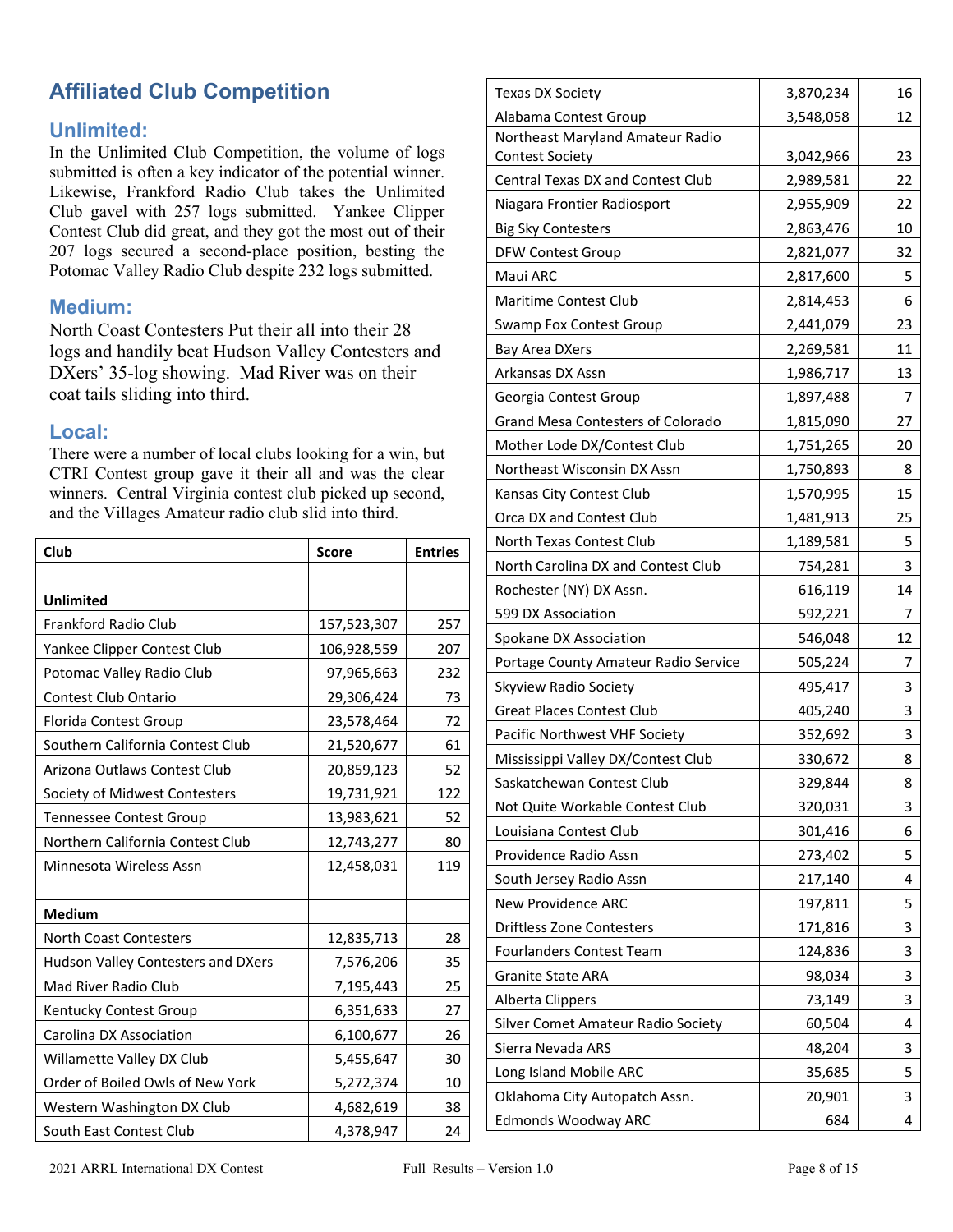| Local                              |           |   |
|------------------------------------|-----------|---|
| <b>CTRI Contest Group</b>          | 6,319,527 | 7 |
| Central Virginia Contest Club      | 2,310,288 | 8 |
| The Villages Amateur Radio Club    | 1,585,797 | 8 |
| Metro DX Club                      | 548,364   | 7 |
| Bristol (TN) ARC                   | 448,290   | 4 |
| <b>Bolingbrook ARS</b>             | 351,717   | 7 |
| Meriden ARC                        | 182,070   | 5 |
| Vienna Wireless Society            | 156,885   | 3 |
| Redwood Empire DX Assn             | 153,783   | 3 |
| <b>Bellbrook ARC</b>               | 117,654   | 3 |
| West Park Radiops                  | 74,379    | 6 |
| Lake Area Amateur Radio Klub       | 59,253    | 3 |
| <b>Hilltop Transmitting Assn</b>   | 44,964    | 3 |
| <b>St Louis ARC</b>                | 40,182    | 3 |
| OH-KY-IN ARS                       | 19,143    | 4 |
| TX Emergency Amateur Communicators | 9,519     | 3 |
| Hazel Park ARC                     | 9,201     | 4 |

## **In Summary**

Based on the large amount of feedback on soapbox comments and rumor sites, band conditions combined with pandemic restrictions made this about as tough as this contest can get. Ham contesting spirit was alive and well however, and some great competition emerged from the challenging conditions. With sunspots on the uptick, we all may be able to look forward to next year's running looking for better conditions and we hope to see you all back on the air next year!

 **Mark your calendars! The 2022 ARRL International DX Phone Contest is March 5 - 6, 2022!**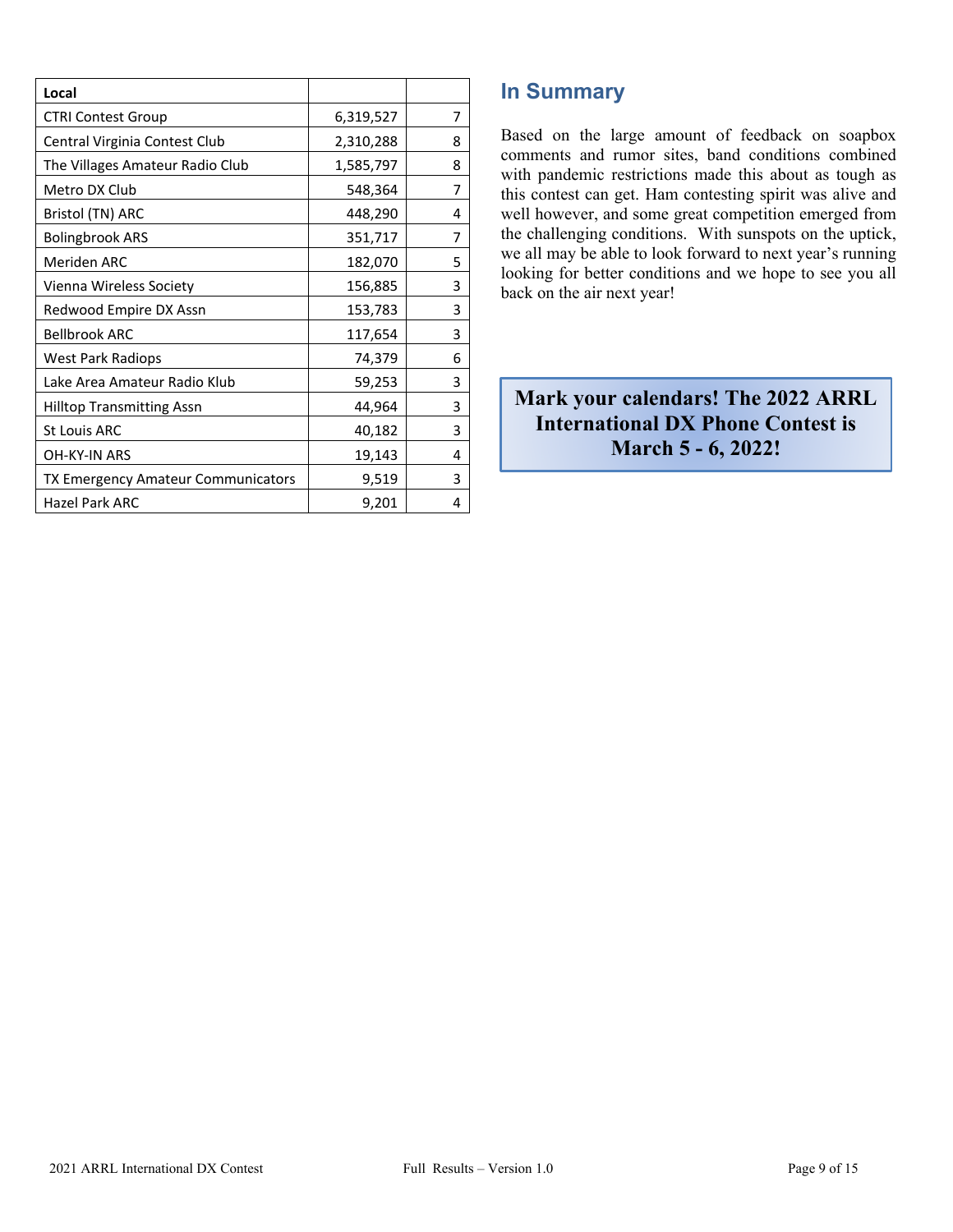## **Continental Winners**

## **Africa**

| Single Operator, High Power                   | CT3KN              | 293,844   |
|-----------------------------------------------|--------------------|-----------|
| Single Operator, Low Power                    | D44PM              | 38,940    |
| Single Operator Unlimited, High Power         | ED8W (EA1BP, op)   | 2,724,288 |
| Single Operator Unlimited, Low Power          | EA8CQW             | 4,662     |
| Single Operator, 40 Meters                    | D4Z (IK2NCJ, op)   | 306,387   |
| Single Operator, 20 Meters                    | EA8RM              | 200,412   |
| Single Operator, 15 Meters                    | EA8AH              | 64,812    |
| Asia                                          |                    |           |
| Single Operator, High Power                   | JF2QNM             | 209,520   |
| Single Operator, Low Power                    | JH1EAQ             | 104,370   |
| Single Operator, QRP                          | JH1OGC             | 11,232    |
| Single Operator Unlimited, High Power         | JA8COE             | 125,874   |
| Single Operator Unlimited, Low Power          | JA6GCE             | 25,806    |
| Single Operator Unlimited, QRP                | <b>JK1TCV</b>      | 4,221     |
| Single Operator, 160 Meters                   | <b>JAØQNJ</b>      | 60        |
| Single Operator, 80 Meters                    | JH7XMO             | 8,004     |
| Single Operator, 40 Meters                    | JG2CNZ             | 1,224     |
| Single Operator, 20 Meters                    | <b>JA7QVI</b>      | 107,400   |
| Single Operator, 15 Meters                    | JJ1LBJ             | 525       |
| Multioperator, Single Transmitter, High Power | JH4UYB             | 674,352   |
| Multioperator, Single Transmitter, Low Power  | JK2VOC             | 7,098     |
| Multioperator, Two Transmitter                | JR8VSE             | 379,554   |
| <b>Europe</b>                                 |                    |           |
| Single Operator, High Power                   | EB5A               | 1,567,824 |
| Single Operator, Low Power                    | IW1FRU             | 294,300   |
| Single Operator, QRP                          | F5BEG              | 17,982    |
| Single Operator Unlimited, High Power         | OM2VL              | 1,177,512 |
| Single Operator Unlimited, Low Power          | TM6M (F4DXW, op)   | 722,796   |
| Single Operator Unlimited, QRP                | EA3O               | 12,384    |
| Single Operator, 160 Meters                   | <b>I5JVA</b>       | 26,862    |
| Single Operator, 80 Meters                    | GM3PPG (G4BYB, op) | 101,904   |
| Single Operator, 40 Meters                    | CR6T               | 396,303   |
| Single Operator, 20 Meters                    | 9A9A               | 393,825   |
| Single Operator, 15 Meters                    | IR4X               | 378       |
| Multioperator, Single Transmitter, High Power | IR6T               | 1,913,760 |
| Multioperator, Single Transmitter, Low Power  | 3Z1K               | 30,645    |
| Multioperator, Two Transmitter                | ED7R               | 2,233,680 |
| Multioperator, Multitransmitter               | LN8W               | 283,200   |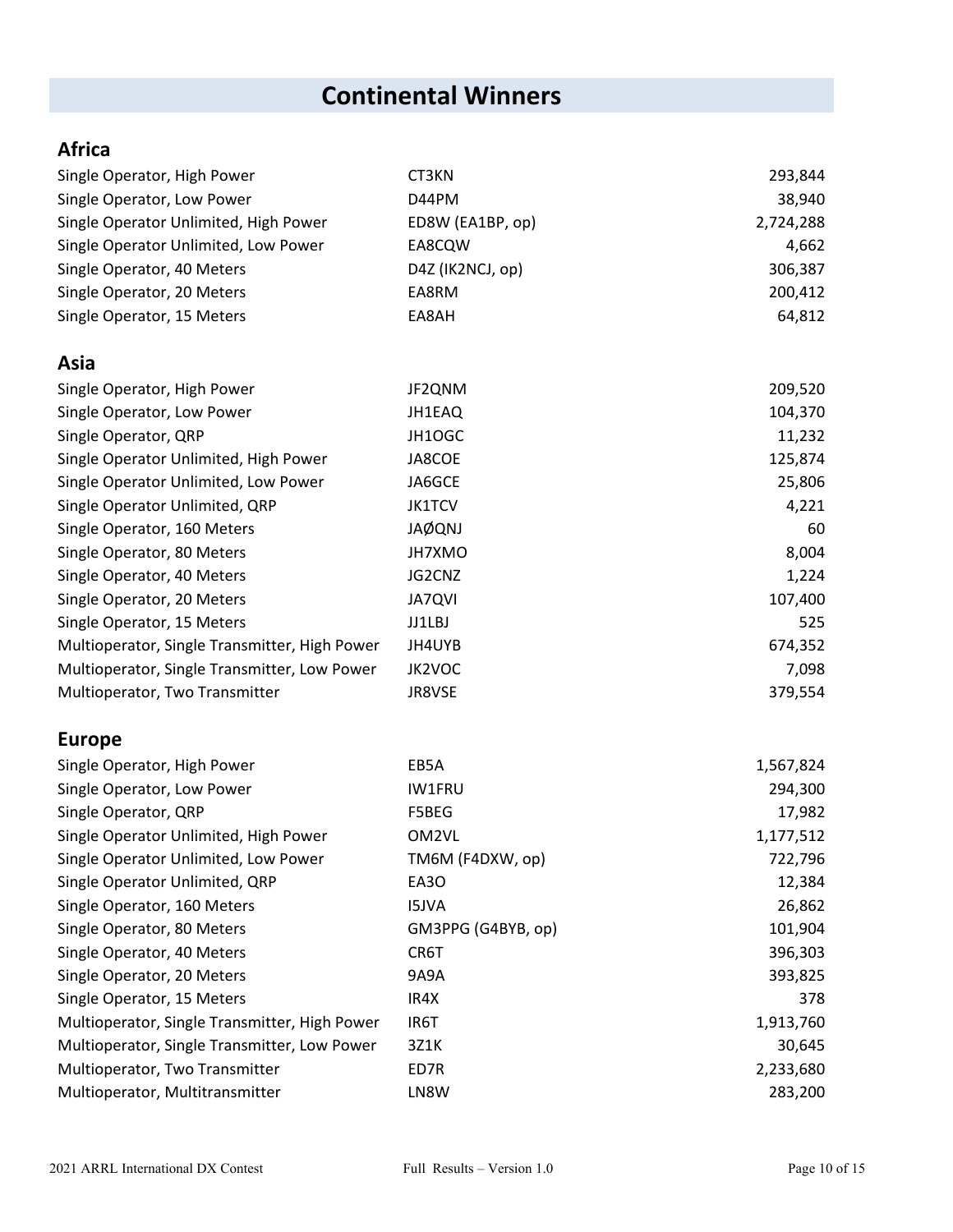## **North America**

| Single Operator, High Power                   | ZF5T               | 4,660,425 |
|-----------------------------------------------|--------------------|-----------|
| Single Operator, Low Power                    | WP3R               | 4,119,165 |
| Single Operator Unlimited, High Power         | <b>FS4WBS</b>      | 1,207,908 |
| Single Operator Unlimited, Low Power          | XE2B               | 339,150   |
| Single Operator, 80 Meters                    | XE2X               | 230,898   |
| Single Operator, 40 Meters                    | TI1T (TI2CC, op)   | 325,728   |
| Single Operator, 20 Meters                    | WP4WW (KP4JRS, op) | 210,984   |
| Single Operator, 15 Meters                    | KP4AA              | 388,962   |
| Multioperator, Single Transmitter, High Power | J68HZ              | 6,597,360 |
| Multioperator, Single Transmitter, Low Power  | V31MA              | 1,922,544 |
| Multioperator, Two Transmitter                | HI3LT              | 3,722,103 |
|                                               |                    |           |
| <b>Oceania</b>                                |                    |           |
| Single Operator, High Power                   | WH6FAM             | 266,442   |
| Single Operator, Low Power                    | KH6CJJ             | 1,253,616 |
| Single Operator, QRP                          | YB1HBO             | 45        |
| Single Operator Unlimited, High Power         | KH7M (NA2U, op)    | 3,111,900 |
| Single Operator Unlimited, Low Power          | KH6ML              | 6,072     |
| Single Operator Unlimited, QRP                | YE8RAF             | 90        |
| Single Operator, 80 Meters                    | KH6QJ              | 504       |
|                                               |                    |           |
| Single Operator, 40 Meters                    | YD9WTS             | 9,828     |

| Single Operator, 20 Meters                    | 4D3X   | 17.160  |
|-----------------------------------------------|--------|---------|
| Single Operator, 15 Meters                    | YC9WH  | 24      |
| Multioperator, Single Transmitter, High Power | VK3GK  | 152.208 |
| Multioperator, Single Transmitter, Low Power  | DX4EVM | 2.295   |

## **South America**

| Single Operator, High Power                  | CE7VPQ             | 862,050   |
|----------------------------------------------|--------------------|-----------|
| Single Operator, Low Power                   | PY2EX              | 627,510   |
| Single Operator, QRP                         | LW3DG              | 12,831    |
| Single Operator Unlimited, High Power        | ZW5B (LU9ESD, op)  | 4,005,810 |
| Single Operator Unlimited, Low Power         | PT7ZT              | 499,464   |
| Single Operator, 80 Meters                   | PY5AB              | 75        |
| Single Operator, 40 Meters                   | CA4PSH             | 32,292    |
| Single Operator, 20 Meters                   | PY2NY              | 246,384   |
| Single Operator, 15 Meters                   | PT5J (PP5JR, op)   | 530,115   |
| Single Operator, 10 Meters                   | LU8DPM (LU5WW, op) | 69,987    |
| Multioperator, Single Transmitter, Low Power | <b>FY5KE</b>       | 2,449,755 |
| Multioperator, Multitransmitter              | PJ2T               | 6,687,756 |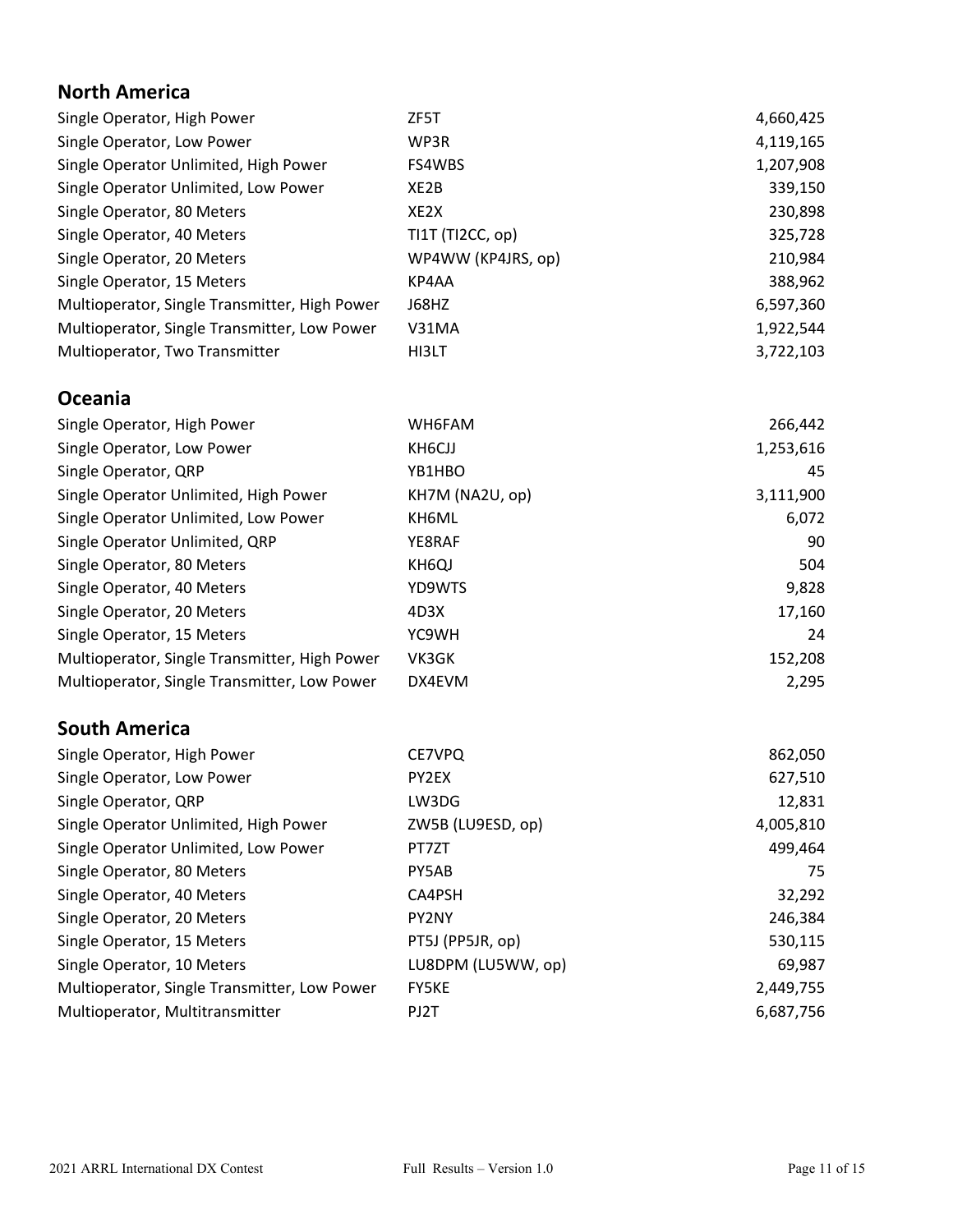|                                                    | <b>W/VE Regional Leaders</b> |        |                   |                                                |                |
|----------------------------------------------------|------------------------------|--------|-------------------|------------------------------------------------|----------------|
| <b>West Coast Region</b>                           |                              |        | WX5S              | 79,872                                         | $SO-20$        |
| (Pacific, Northwestern and Southwestern Divisions; |                              |        | N7TU              | 58,500                                         | $SO-20$        |
| Alberta, British Columbia and NT Sections)         |                              |        | VE7FE             | 46,011                                         | $SO-20$        |
| N9RV                                               | 562,464                      | SOHP   | KE8FT             | 42,456                                         | $SO-20$        |
| N6AA                                               | 230,643                      | SOHP   | K7ACZ             | 12,408                                         | $SO-20$        |
| W7XQ                                               | 200,646                      | SOHP   |                   |                                                |                |
| W7WA                                               | 200,376                      | SOHP   | N6WM              | 47,730                                         | $SO-15$        |
| AA6AA                                              | 189,756                      | SOHP   | N7RQ              | 14,319                                         | $SO-15$        |
|                                                    |                              |        | W7ZR              | 10,080                                         | $SO-15$        |
|                                                    |                              |        | N6RM              | 3,276                                          | $SO-15$        |
| AK6A                                               | 140,049                      | SOLP   | N6HK              | 3,102                                          | $SO-15$        |
| WN6K                                               | 75,240                       | SOLP   |                   |                                                |                |
| VE6TN                                              | 69,750                       | SOLP   | KN6EVH            | 12                                             | $SO-10$        |
| WA7BNM                                             | 65,184                       | SOLP   |                   |                                                |                |
| W1DGL                                              | 58,212                       | SOLP   | N7DX              | 561,510                                        | <b>MSHP</b>    |
|                                                    |                              |        | W7EB              | 86,328                                         | <b>MSHP</b>    |
| W6QU (W8QZA, op)                                   | 23,622                       | SOQRP  | W6WB              | 8,316                                          | <b>MSHP</b>    |
| N6HI                                               | 351                          | SOQRP  | VE6AO             | 2,223                                          | <b>MSHP</b>    |
| N7JI                                               | 288                          | SOQRP  |                   |                                                |                |
|                                                    |                              |        | ND7K              | 2,185,620                                      | M <sub>2</sub> |
| W6YX (N7MH, op)                                    | 894,852                      | SOUHP  | NX6T              | 678,720                                        | M <sub>2</sub> |
| W6YI                                               | 796,110                      | SOUHP  | KT7E              | 483,840                                        | M <sub>2</sub> |
| K <sub>2</sub> RD                                  | 776,385                      | SOUHP  | VA7GI             | 6,960                                          | M <sub>2</sub> |
| KA6BIM                                             | 684,420                      | SOUHP  |                   |                                                |                |
| W6PH                                               | 525,732                      | SOUHP  |                   | <b>Midwest Region</b>                          |                |
| NJ6G                                               | 111,375                      | SOULP  |                   | (Dakota, Midwest, Rocky Mountain and West Gulf |                |
| N7IR                                               | 104,130                      | SOULP  |                   | Divisions; Manitoba and Saskatchewan Sections) |                |
| WZ8T                                               | 80,910                       | SOULP  | KØTT              | 357,120                                        | SOHP           |
|                                                    |                              |        | N5AW              | 318,060                                        | SOHP           |
| W6DT                                               | 40,716                       | SOULP  | K5RX              | 279,840                                        | SOHP           |
| NA6MB                                              | 27,264                       | SOULP  | AD5XD             | 205,440                                        | SOHP           |
|                                                    |                              |        | NIØG              | 160,176                                        | SOHP           |
| K2GMY                                              | 2,040                        | SOUQRP |                   |                                                |                |
| VE6EX                                              | 1,725                        | SOUQRP | ACØW              | 181,200                                        | SOLP           |
| K6CTA                                              | 12                           | SOUQRP | VE5SF             | 71,712                                         | SOLP           |
| K7SS                                               | 126                          | SO-160 | KØDD              | 67,362                                         | SOLP           |
| N6RK                                               | 48                           | SO-160 | KD2KW             | 47,790                                         | SOLP           |
|                                                    |                              |        | KØAIZ             | 45,567                                         | SOLP           |
| WZ6ZZ                                              | 36                           | SO-80  |                   |                                                |                |
| W6RKC                                              | 3,450                        | SO-40  | <b>NDØC</b>       | 23,316                                         | SOQRP          |
| N7RK                                               | 2,430                        | SO-40  | N <sub>3</sub> Cl | 7,257                                          | SOQRP          |
| K6FA                                               | 1,122                        | SO-40  | <b>KEØWPA</b>     | 1,104                                          | SOQRP          |
| N7GP                                               | 1,122                        | SO-40  |                   |                                                |                |
| KD8KQH                                             | 405                          | SO-40  |                   |                                                |                |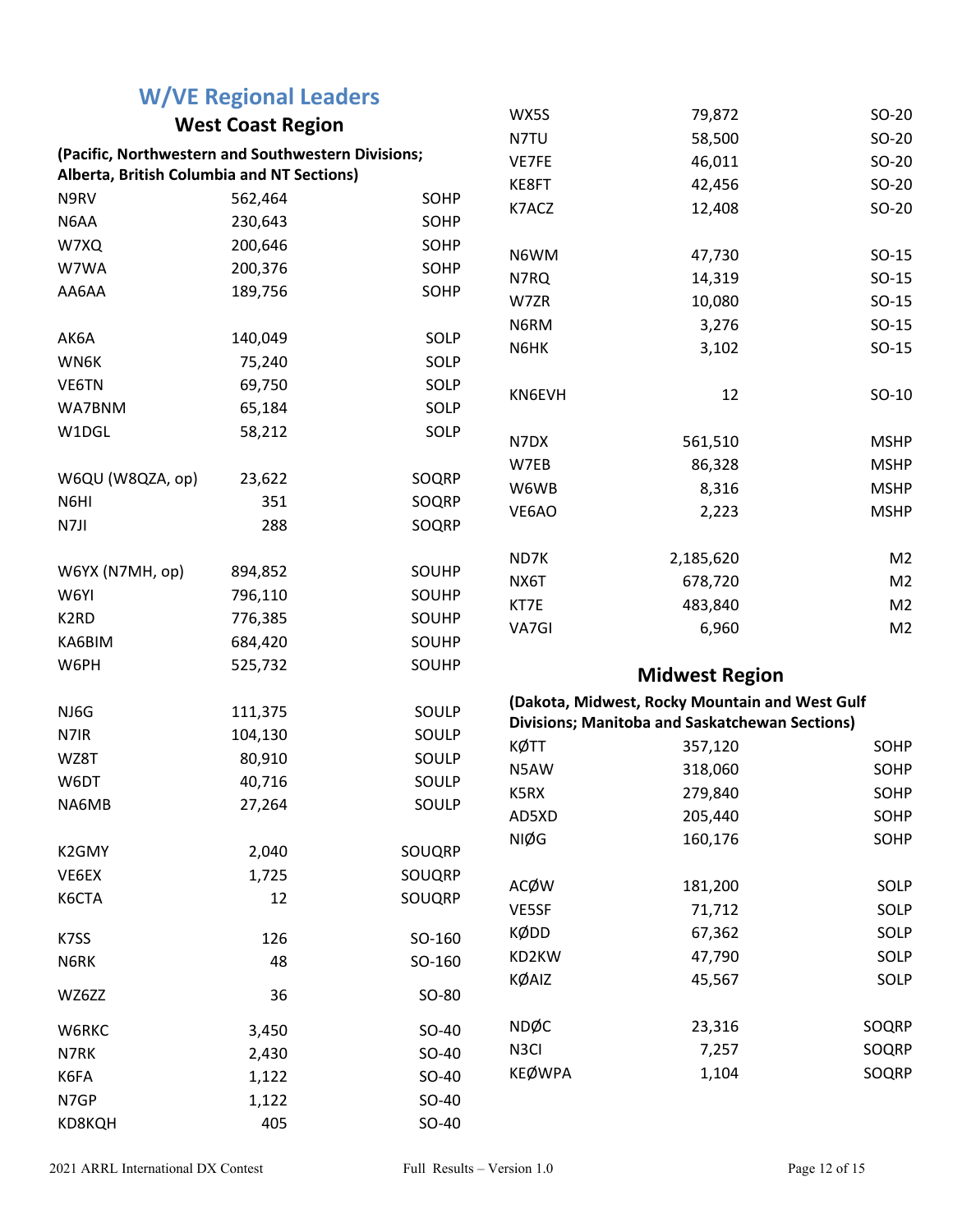| N9GB             | 505,176 | SOUHP       |                  |                                                           |        |
|------------------|---------|-------------|------------------|-----------------------------------------------------------|--------|
| W5LO             | 310,206 | SOUHP       |                  | <b>Central Region</b>                                     |        |
| <b>KØMD</b>      | 302,058 | SOUHP       |                  | (Central and Great Lakes Divisions; Ontario East, Ontario |        |
| NT5V             | 237,474 | SOUHP       |                  | North, Ontario South, and Greater Toronto Area            |        |
| WAØMHJ           | 214,020 | SOUHP       | Sections)        |                                                           |        |
|                  |         |             | XL3A (VE3AT, op) | 1,883,007                                                 | SOHP   |
| AAØAI            | 99,468  | SOULP       | VE3DZ            | 1,341,153                                                 | SOHP   |
| KI5MM            | 95,625  | SOULP       | NA8V             | 770,904                                                   | SOHP   |
| K5LJ             | 91,377  | SOULP       | K8GL             | 576,090                                                   | SOHP   |
| KØEA             | 66,033  | SOULP       | KD9MS            | 157,785                                                   | SOHP   |
| NØEO (AAØAW, op) | 55,728  | SOULP       |                  |                                                           |        |
|                  |         |             | N4TZ             | 338,022                                                   | SOLP   |
| NGØC             | 144     | SO-80       | N8GLS            | 159,510                                                   | SOLP   |
|                  |         |             | K9ZO             | 99,414                                                    | SOLP   |
| KVØQ             | 293,280 | $SO-20$     | N7ZZ             | 64,236                                                    | SOLP   |
| KØBBB            | 55,650  | $SO-20$     | VA3SB            | 62,244                                                    | SOLP   |
| <b>NØOK</b>      | 53,040  | $SO-20$     |                  |                                                           |        |
| VE5WI            | 29,808  | $SO-20$     | N8XA             | 1,224                                                     | SOQRP  |
| K9DU             | 5,856   | $SO-20$     |                  |                                                           |        |
|                  |         |             | VE3EJ            | 2,276,136                                                 | SOUHP  |
| <b>NCØB</b>      | 5,175   | $SO-15$     | VA3DF            | 857,304                                                   | SOUHP  |
| WE6EZ            | 5,070   | $SO-15$     | W5MX             | 682,068                                                   | SOUHP  |
| W5TJS            | 1,008   | $SO-15$     | VE3CX            | 654,192                                                   | SOUHP  |
| KT5TE            | 924     | $SO-15$     | VE3VN            | 441,123                                                   | SOUHP  |
| AF5CC            | 627     | $SO-15$     |                  |                                                           |        |
|                  |         |             | N8CWU            | 340,938                                                   | SOULP  |
| W5PR             | 5,355   | $SO-10$     | WE9R             | 303,600                                                   | SOULP  |
|                  |         |             | VE3PJ            | 294,150                                                   | SOULP  |
| KG5VK            | 121,380 | <b>MSHP</b> | KBØV             | 138,915                                                   | SOULP  |
| WØMB             | 106,200 | <b>MSHP</b> | W9AV             | 128,340                                                   | SOULP  |
| W5KS             | 64,896  | <b>MSHP</b> |                  |                                                           |        |
| <b>NØGN</b>      | 21,240  | <b>MSHP</b> | K8ZT             | 5,439                                                     | SOUQRP |
| WØEEE            | 855     | <b>MSHP</b> | WA4JQS           | 1,440                                                     | SOUQRP |
| AFØS             | 27      | <b>MSLP</b> | VE3PN            | 2,160                                                     | SO-160 |
|                  |         |             | W8WTS            | 216                                                       | SO-160 |
| K5LRW            | 17,112  | MM          |                  |                                                           |        |
|                  |         |             | VA3SK            | 5,088                                                     | SO-80  |
|                  |         |             | AF8C             | 363                                                       | SO-80  |
|                  |         |             | K9CJ             | 8,694                                                     | SO-40  |
|                  |         |             | WA8RCN           | 5,940                                                     | SO-40  |
|                  |         |             | AA8BV            | 5,202                                                     | SO-40  |
|                  |         |             | NJ9Q             | 3,444                                                     | SO-40  |
|                  |         |             | KG9Z             | 504                                                       | SO-40  |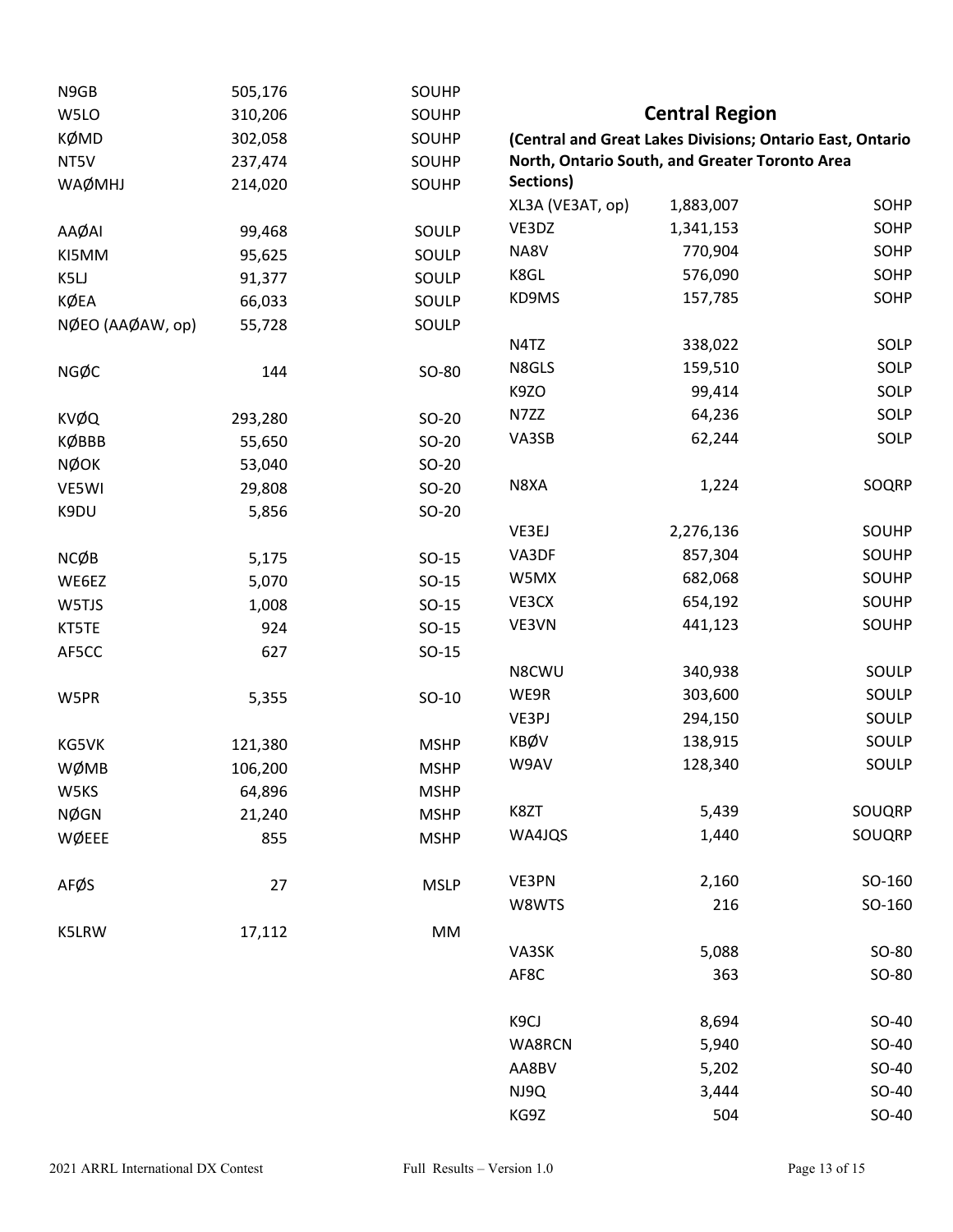| K9BGL  | 218,430                                     | $SO-20$        | N4XL              | 373,317 | SOULP          |
|--------|---------------------------------------------|----------------|-------------------|---------|----------------|
| W8WA   | 56,160                                      | $SO-20$        | K9OM              | 306,000 | SOULP          |
| W4LC   | 40,680                                      | $SO-20$        | <b>N2OG</b>       | 91,800  | SOULP          |
| W8PT   | 32,670                                      | $SO-20$        | KT3T              | 61,200  | SOULP          |
| VE3BFU | 25,281                                      | $SO-20$        | WT8WV             | 58,656  | SOULP          |
| WB9HFK | 2,520                                       | $SO-15$        | N9SM              | 3,348   | SOUQRP         |
| N8QE   | 1,632                                       | $SO-15$        |                   |         |                |
|        |                                             |                | K5UR              | 3,306   | SO-160         |
| W8PR   | 871,560                                     | <b>MSHP</b>    | N4XD              | 2,574   | SO-160         |
| K9YY   | 470,307                                     | <b>MSHP</b>    | WB4WXE            | 126     | SO-160         |
| W9VW   | 429,750                                     | <b>MSHP</b>    | WC4Y              | 18      | SO-160         |
| VE3UZ  | 170,040                                     | <b>MSHP</b>    |                   |         |                |
| W8AJT  | 7,332                                       | <b>MSHP</b>    | WB4DNL            | 1,020   | SO-80          |
|        |                                             |                | K4ESE             | 672     | SO-80          |
| N8YXR  | 154,836                                     | <b>MSLP</b>    | K4HPS             | 75      | SO-80          |
| WA8Q   | 3,948                                       | <b>MSLP</b>    |                   |         |                |
| KC8PKY | 3,813                                       | <b>MSLP</b>    | WV4P              | 41,400  | SO-40          |
|        |                                             |                | NR4L              | 25,254  | SO-40          |
| WC8VOA | 115,884                                     | M <sub>2</sub> | N4IJ              | 13,350  | SO-40          |
|        |                                             |                | KK4AND            | 8,280   | SO-40          |
|        | <b>Southeast Region</b>                     |                | AA4NP             | 3,780   | SO-40          |
|        | (Delta, Roanoke and Southeastern Divisions) |                |                   |         |                |
| K4AB   | 1,182,255                                   | SOHP           | NE8P              | 38,367  | $SO-20$        |
| KD7RF  | 283,065                                     | SOHP           | N4MM              | 26,364  | $SO-20$        |
| K4CGY  | 242,055                                     | SOHP           | K4DES             | 8,541   | $SO-20$        |
| K4XL   | 208,917                                     | SOHP           | KB8VND            | 7,254   | $SO-20$        |
| N5GF   | 163,278                                     | SOHP           | AC3D              | 3,654   | $SO-20$        |
| N8II   | 230,598                                     | SOLP           | K1MM              | 48,321  | $SO-15$        |
| K5FUV  | 166,848                                     | SOLP           | KØEJ              | 18,081  | $SO-15$        |
| W6DVS  | 145,545                                     | SOLP           | N <sub>4</sub> OX | 16,482  | $SO-15$        |
| AC4G   | 144,978                                     | SOLP           | W4PGM             | 1,209   | $SO-15$        |
| K4MV   | 113,364                                     | SOLP           | W5XNA             | 312     | $SO-15$        |
|        |                                             |                | K4WI              | 2,016   | $SO-10$        |
| N4WLL  | 15,660                                      | SOQRP          | AD4ES             | 257,499 | <b>MSHP</b>    |
| WB4GHZ | 3,960                                       | SOQRP          | W4TG              | 158,544 | <b>MSHP</b>    |
| KG4WOJ | 1,083                                       | SOQRP          | K3TD              | 141,252 | <b>MSHP</b>    |
| WR4I   | 126                                         | SOQRP          | KK4ODQ            | 15,660  | <b>MSHP</b>    |
| KE4KVC | 48                                          | SOQRP          | W5GAD             | 4,050   | <b>MSHP</b>    |
| N1LN   | 1,161,558                                   | SOUHP          |                   |         |                |
| KU1CW  | 904,050                                     | SOUHP          | NA5NN             | 89,856  | <b>MSLP</b>    |
| W4TTY  |                                             |                |                   |         | <b>MSLP</b>    |
|        | 841,731                                     | SOUHP          | W8CUL             | 1,500   |                |
| N4RV   | 715,962                                     | SOUHP          | K2DM              | 627,165 | M <sub>2</sub> |